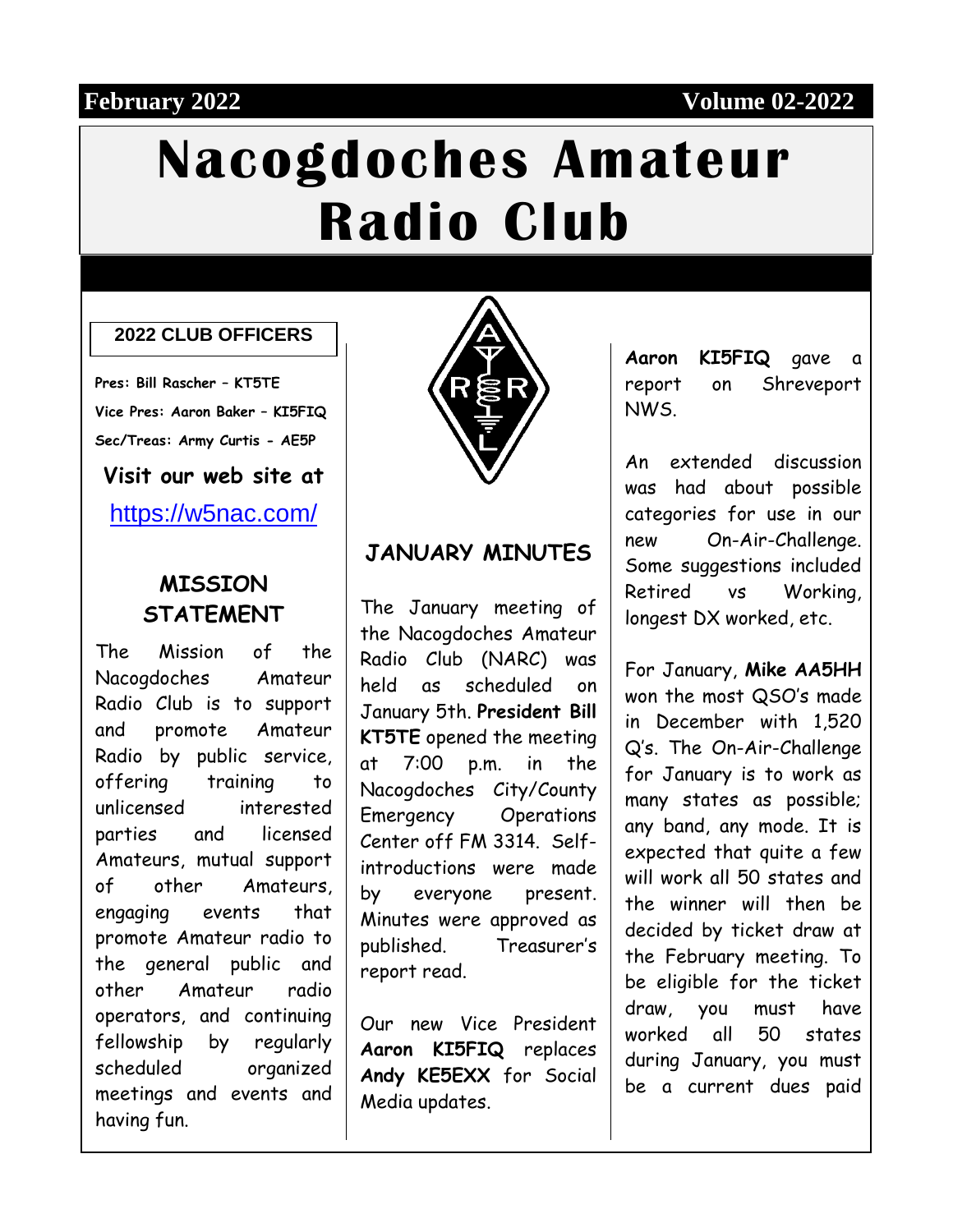member, and you must be present at the meeting.

**Speaking of dues, it is time for all members to pay their dues for 2022. Dues are just \$20 and cover all licensed hams in a household.** 

January marks the ARRL January VHF Contest. As usual, the club plans to field rovers to work around a major grid corner in Logansport, LA on Saturday, and then work across several grid lines near Jasper on Sunday. Indicating interest for Saturday were **KT5TE**, **N6RH**, **AE5P**, and **W5TV**. Indicating interest for Sunday were **KT5TE**, **N6RH**, **AE5P**, and **KI5FIQ**. Other stations also indicating possible interest included **KI5POH** and **N5JGE**.

**Program**: **KI5PYQ** gave an impromptu program on DMR and the work he is doing to add a UHF DMR repeater in Nacogdoches.

# **FROM THE PRESIDENT**

As the months have flown by I've accomplished very little in our radio world. I hope you're doing a little better in getting things done and making QSOs.

Just called about the rotator plate for the Yaesu rotator that will be replacing the Hygain rotator up in the tower. That plate was ordered in December and they haven't even started making it yet. Something about all the plates for a given rotator type will be made at one time. They were out of Yaesu plates, so… That is why they were trying to get me to auger out the holes in the Hygain plate to fit a Yaesu. The TH11 will have a little too much inertia to consider that idea.

Lately I've been traveling, working on carriages, and other stuff. Lauren has crashed and burned her pair carriage while

#### **2 Nacogdoches ARC**

training Shady and Sunny. Well, to be fair, Sunny acted stupid and flipped himself over the tongue upside down between the tongue and Shady. In the process bending the tongue, Shady's single tree and the rein rail. Not to mention flipping Lauren out of the carriage and bruising her pride and body pretty good. You're supposed to get right back up on the horse, but in this case the horse messed up the equipment beyond hitching up and going after it again. Which would have been really good training for the horses as upset as Lauren was after Sunny's goofing around.

Other than my 2m Thursday nights and the VHF contest my radios haven't even been on for two months. Since February starts off with our clubs special event station, maybe this month will be a little better. Maybe.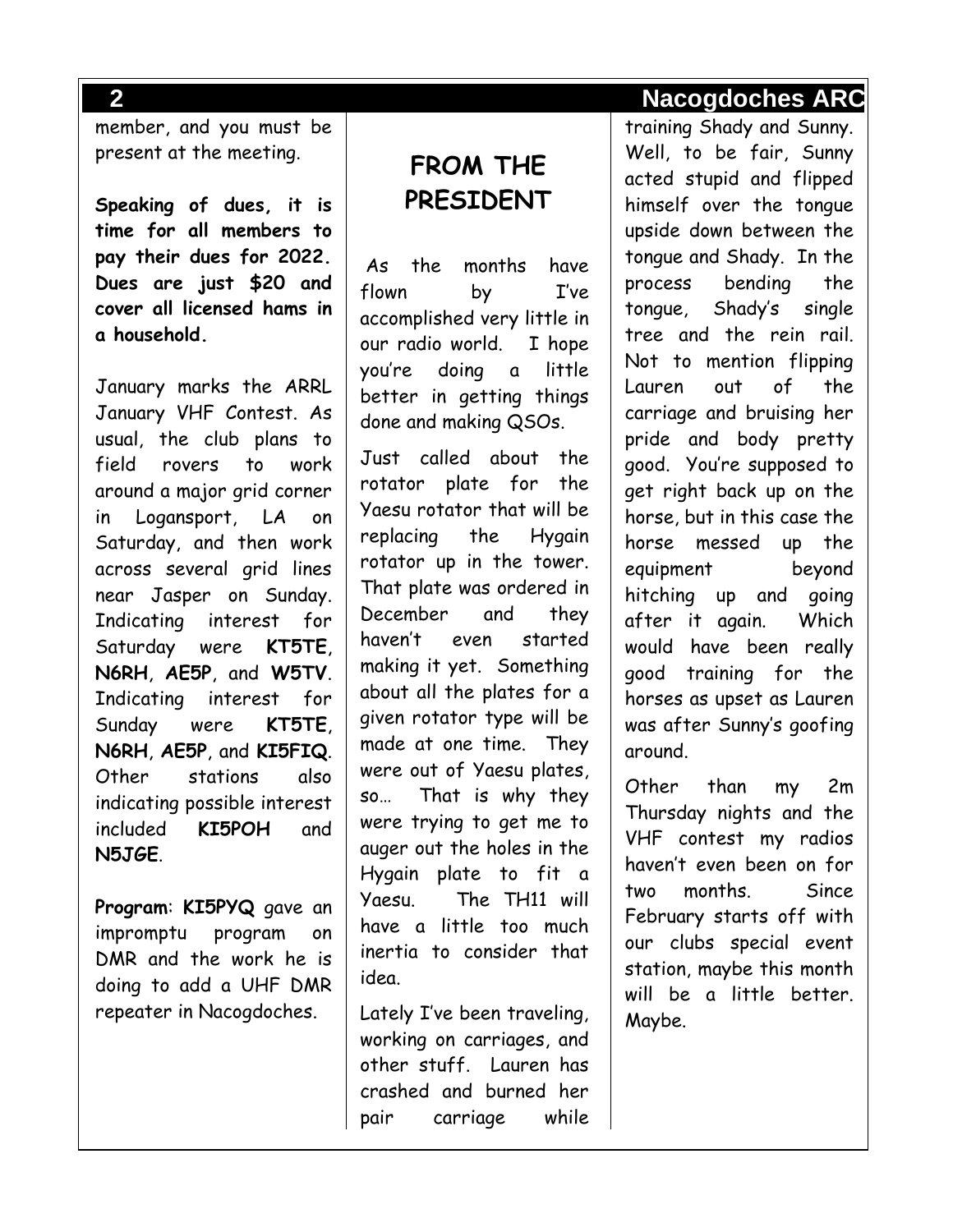We will be looking forward to seeing you at our February 2<sup>nd</sup> meeting.

#### 73, Bill KT5TE

[bill@watershipfarm.com](mailto:bill@watershipfarm.com)

## **FROM THE VP CHAIR**

The end of January has snuck up and so much has happened since the last time I wrote last month's column. Between the new job, winter break, taking the new car back and forth to the shop trying to figure out why the Subaru StarLink system keeps erroring out on me, I've barely had time to sit down and relax!

I did, however, get the chance to finally get on the air this past weekend and happened to stumble upon a station calling "CQ Contest" This was about 9:30 on Saturday and I had no idea at the time what contest was going on. Which then a quick Google search later, and now the subject of this article, told me it was the end of the NAQP contest going on and conditions were just right that I was finally able to cross Maryland and New York off of my Worked All States. There have been plenty of times where I have been spinning the dial on HF and hear "CQ Contest" and the WA7BNM Contest Calendar [\(contestcalendar.com\)](https://www.contestcalendar.com/index.html) has become a great resource for me in figuring out what contest is going on and what the rules/exchange is to either get the station their contact and/or to play along. I did manage to get 6 contacts from 6 different states on Saturday before the contest was over. While it

wasn't a lot it sure was fun to just hop on and make the few QSOs for a couple of hours. (Though spelling Aaron phonetically can be a hassle sometimes when you're in a rush and you

**3 Nacogdoches ARC**

often get tongue tied like I do!)

I would like your ideas for meetings. While I already have some in mind that I want to set up, I want to hear from you as well. To do this, simply fill out the survey form at the following link: [https://forms.gle/ggEupr](https://forms.gle/ggEupretZSBVCkeY8) [etZSBVCkeY8](https://forms.gle/ggEupretZSBVCkeY8)

Already have a topic that you really want to present as well? Great! There's an option in the survey to let me know so I can get with you to schedule which meeting to present at. If you have any questions, don't hesitate to contact me!

73 de Aaron Baker KI5FIQ

[baker.barisax@gmail.com](mailto:baker.barisax@gmail.com)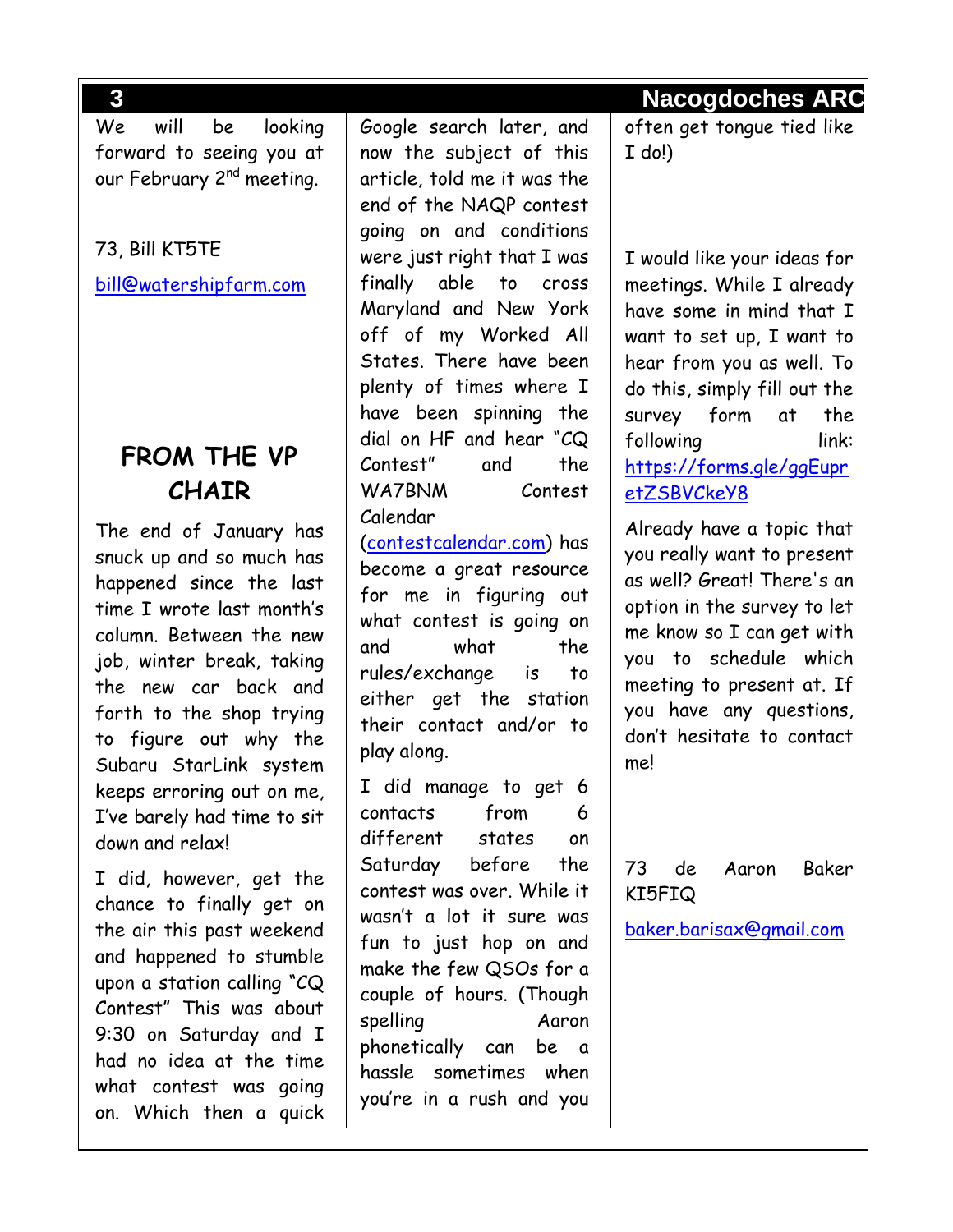# **NOTES FROM OUR EC**

All right, who ordered up all this cold weather? I sure don't like it. These old knees. We got some rain, which we needed. We got 0.7 inches earlier this week. But, we don't need the cold with the rain. Something about crazy drivers not knowing how to drive on the ice.

Roger, K0YY, started a discussion based upon the "fun" we had during Snowmegeddon 2021. That was quite a crummy 10 days for me. I know most of you didn't appreciate it either and I'm not in any hurry to repeat it.

Again, how well prepared are you? Have you bought your pizza pan to mag mount your 2m antenna? In my early travels, that was quite the handy little device to access local repeaters. Let's not all run out and decimate inventories.

I'm still looking for a few hams to take over net control operators for the SKYWARN net. That team is ready for some R&R. The script is available on the club website. Some good training as a weather spotter is available on the Shreveport National Weather Service web site.

Now for something a little more somber. February hangs heavy for many of us. Many of us remember where we were when word came down about some catastrophic event. Most of us remember where we were Saturday, 1 February 2003 when it was announced the Shuttle Columbia was lost. A multitude of people stepped up and showed their best during that time. There has already been a few things said leading up to our Special Event the first weekend in February. Tuesday night, 1 Feb, take a moment to go

**4 Nacogdoches ARC**

outside and look to the stars:

Ad Astra

**ARES** 146.80, 141.3 PL Negative offset

**SKYWARN** 147.320 141.3 PL Positive offset

**Net Control Scripts:** [https://w5nac.com/resour](https://w5nac.com/resources/ares-races/) [ces/ares-races/](https://w5nac.com/resources/ares-races/)

**NWS:**  [https://www.weather.gov/](https://www.weather.gov/srh/) [srh/](https://www.weather.gov/srh/)

73 de John Chapman KC5MIB [kc5mib@arrl.net](mailto:kc5mib@arrl.net)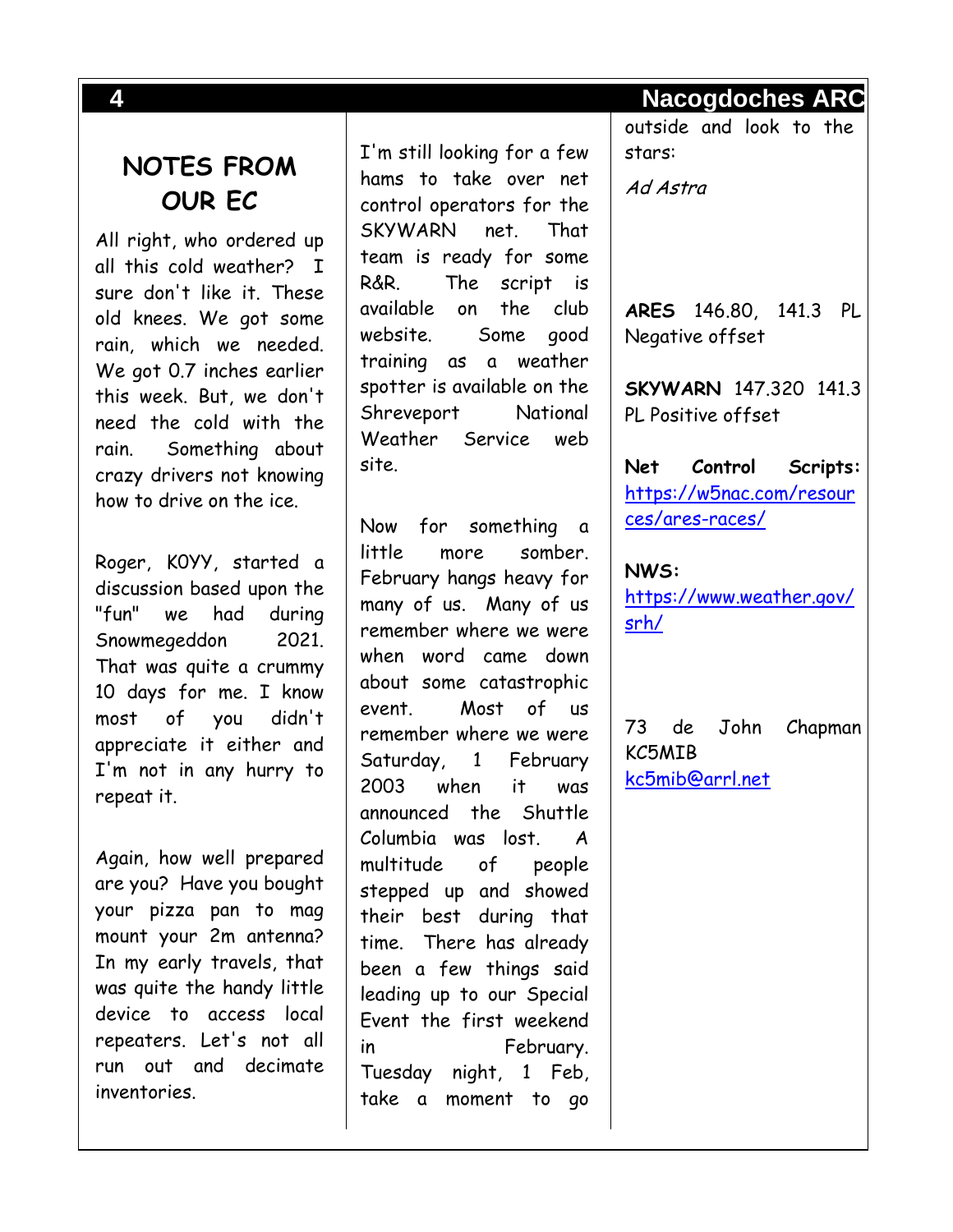# **VE TESTING**

The January 2022 VE session had no applicants.

Many thanks to VE's **Rusty KD5GEN, Ralph N6RH, Mike AA5HH, Robert KD5FEE** and **Army AE5P.**

Remember that we give VE tests the third Wednesday of EVERY month. For the latest information always check the club website at:

[https://w5nac.com/ve](https://w5nac.com/ve-testing/)[testing/](https://w5nac.com/ve-testing/)

73 de AE5P. email: [ae5p@arrl.net](mailto:ae5p@arrl.net)

# **TWO METER CLUB NETS**

Please join us each week for the two meter nets sponsored by NARC. All stations are welcome to check into the nets.

Each **MONDAY** is the **NARC ARES/RACES** net, at 8:00 p.m. on the club's

146.84 repeater (PL 141.3).

Second, on **THURSDAY** evenings at 8:00 p.m. is the **Deep East Texas Skywarn Emergency Weather Net** on the 147.32 repeater (PL 141.3).

Please join us for one or both.

#### **NEXT MEETING**

Our next meeting will be Wednesday February 2nd at the City/County Emergency Operations Center off FM3314. Meeting starts at 7:00; doors open at 6:30. Come early for a little socializing before the meeting. A presentation is planned.

# **NET CONTROLLERS**

We are pleased to announce some changes to the Net Controller line-up.

#### **5 Nacogdoches ARC**

**NARC ARES/RACES NET – Mondays on 146.840**

1ST MON: **JONATHAN W5WJC** 2ND MON: **ROBERT KD5FEE** 3RD MON: **RM K5AGE** 4TH MON: **AARON KI5FIQ** 5TH MON: **JONATHAN W5WJC**

**SKYWARN EMERGENCY WEATHER NET – Thursdays on 147.320**

1ST THURS: **WOLFIE KI5MHB** 2ND THURS: **ARMY AE5P** 3RD THURS: **RUSTY KD5GEN** 4TH THURS: **TOM W5TV** 5TH THURS: **ARMY AE5P**

Thank you very much for being a net controller and supporting your NARC.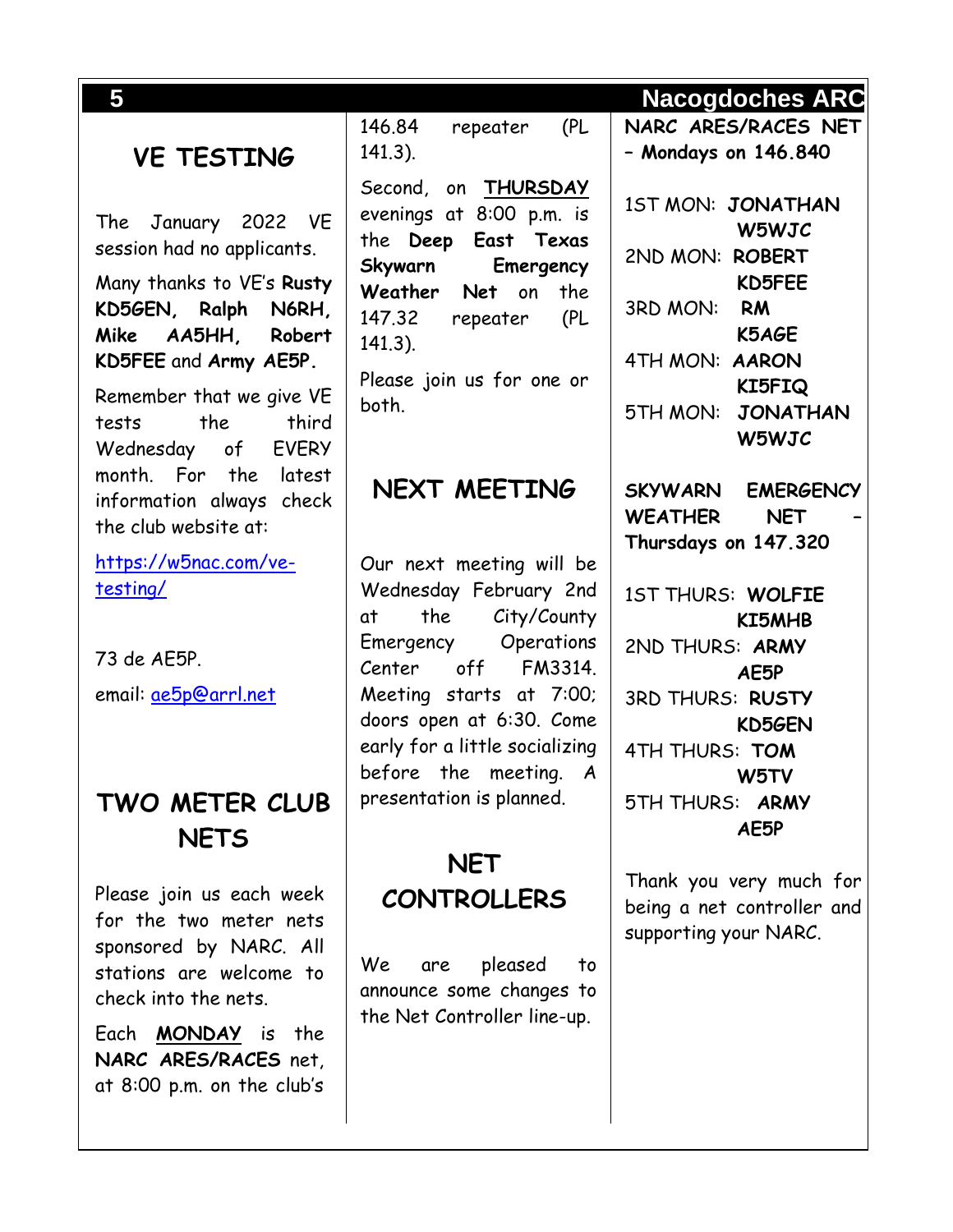Mark your calendars for the following events coming up in the next few months. Full information on these events and much more can be found at [http://www.hornucopia.co](http://www.hornucopia.com/contestcal/contestcal.html) [m/contestcal/contestcal.h](http://www.hornucopia.com/contestcal/contestcal.html) [tml](http://www.hornucopia.com/contestcal/contestcal.html)

**SHUTTLE COLUMBIA SPECIAL EVENT**

Feb 4-6, 2022 Sign up with AE5P

**CQ WPX RTTY** February 12-13, 2022 [http://www.cqwpxrtty.com/r](http://www.cqwpxrtty.com/rules.htm) [ules.htm](http://www.cqwpxrtty.com/rules.htm)

**ARRL Inter. DX CW** February 19-20, 2022 <http://www.arrl.org/arrl-dx>

**North American QSO Party RTTY** February 26-27, 2022 [http://www.ncjweb.com/NAQ](http://www.ncjweb.com/NAQP-Rules.pdf) [P-Rules.pdf](http://www.ncjweb.com/NAQP-Rules.pdf)

Check out the many contests listed on the Contest Calendar link shown here. There are many State QSO parties and 'Parks-On-The-Air' events that may be just right for you. Check 'em out.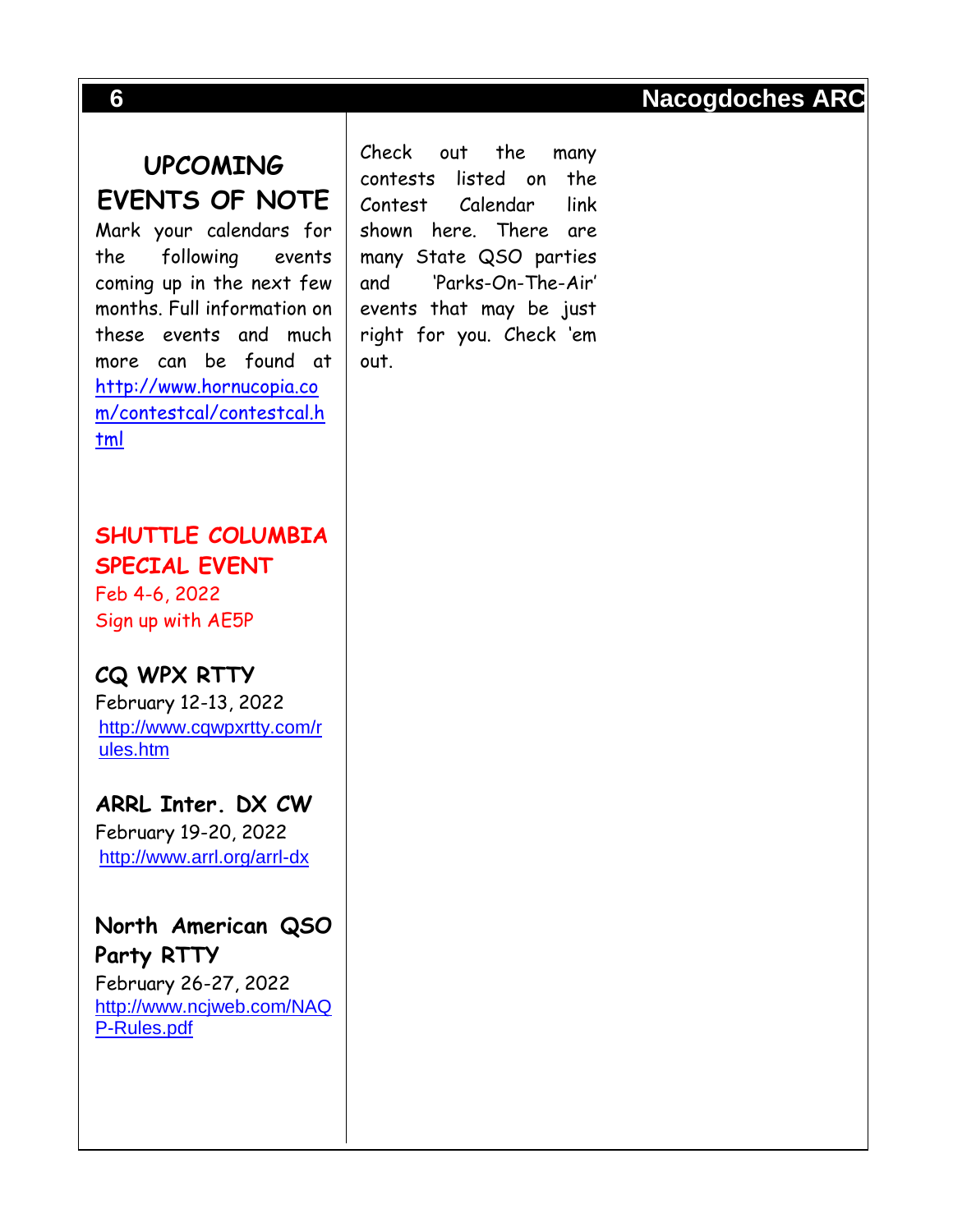#### **Slow Scan Television by Thomas Atchison W5TV**

The idea behind Slow Scan Television (SSTV) was introduced by Copthome Macdonald in 1957-58. He actually developed the first SSTV system. It used 120 lines and about 120 pixels per line to transmit a black and white still picture within a 3 kHz telephone channel. The first live tests were on the 11-meter band which was an amateur radio band back then. In the 1970s it was given to the CB service in the United States.

SSTV was used in the space program to transmit images from the moon on several missions. The Apollo cameras used SSTV to transmit images from inside several Apollo missions and from the Apollo 11 Lunar Module television from the moon. The SSTV system used in NASA's early Apollo missions transferred 10 frames per second with a resolution of 320 frame lines in order to use less bandwidth that a normal TV transmission. These early SSTV systems differ significantly from the SSTV systems currently in use by amateur radio today.

A modern system uses a personal computer and special software to communicate SSTV. A sound card in a PC, using special processing software, acts as a modem. The computer screen provides the output and a digital photo or a digital camera provides the input.

SSTV is an analog signal using frequency modulation. Every different value of brightness in the image gets a different audio frequency. That is, we are dealing with AFSK. Color is achieved by sending the brightness of each color component (usually red, green, and blue separately). A transmission consists of horizontal lines, scanned from left to right. The color components are sent separately one line after another. The color encoding and order of transmission can vary between modes. A further discussion concerning modes is probably a topic for another note.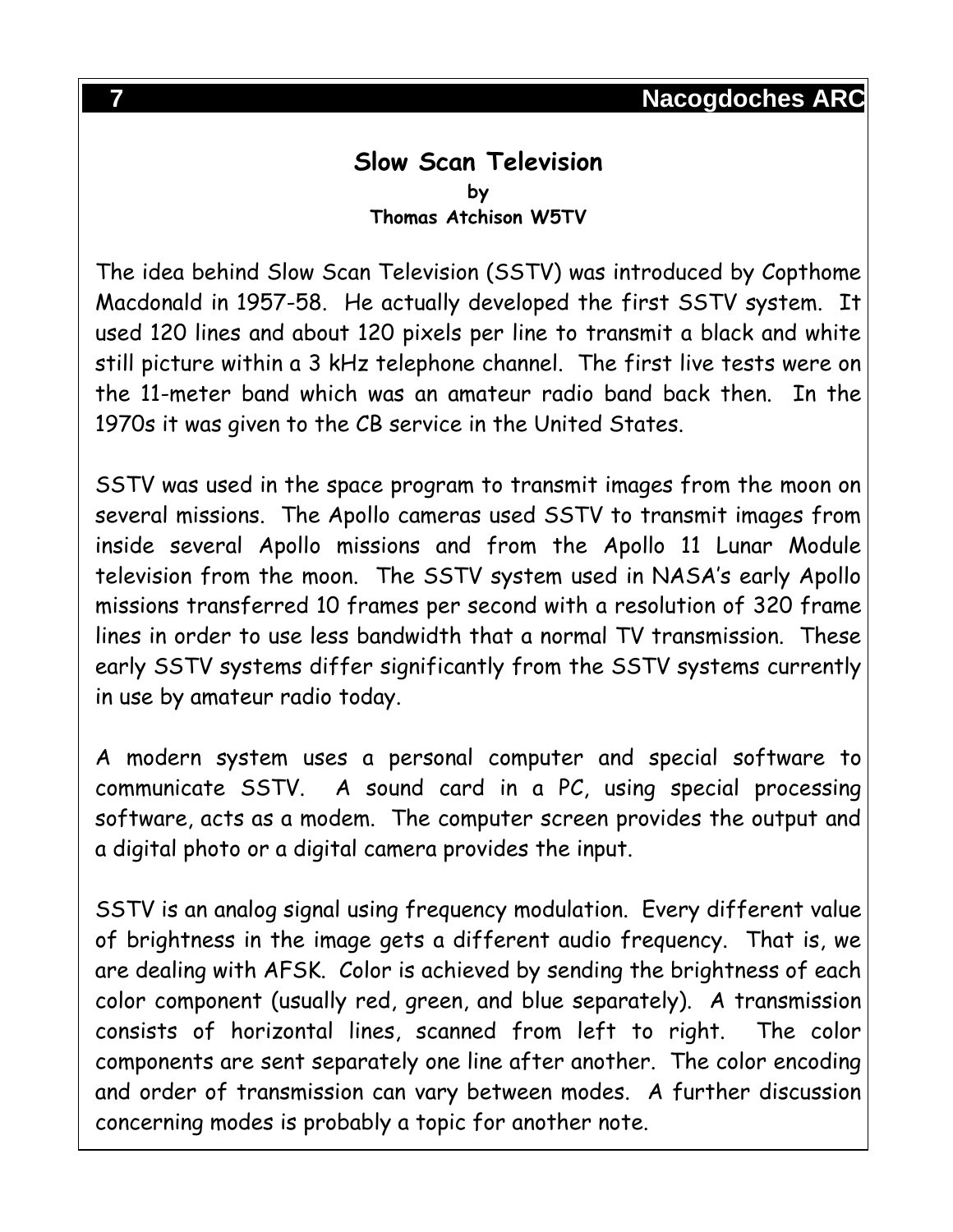Using a receiver capable of demodulating SSB you should be able to find SSTV signals on the following frequencies (USB):

20 meters 14.230 MHz 14.233 MHz 15 meters 21.340 MHz 10 meters 28.680 MHz.

One of the early articles in QST that talked about SSTV is as follows: "Getting Started with Slow Scan Television" by Ramon L. Glidden, W5NOO, QST, September 1997, pp. 53-56.

There are several software packages available to demodulate SSTV. One of the more popular software packages is MMSSTV. You can find this at <https://hamsoft.ca/pages/mmsstv.php> . This is for Windows computers. The download you should choose is MMSSTV113A.exe (Full Version – 2.5 mb). You can find several help sites at this same URL.

You may be interested in receiving SSTV from the International Space Station (ISS). I suggest you go to the site: ESA - Windows 10 tutorial: [How to receive SSTV pictures from the International Space Station](https://www.esa.int/ESA_Multimedia/Videos/2020/07/Windows_10_tutorial_How_to_receive_SSTV_pictures_from_the_International_Space_Station) .

The world of amateur radio is large. I hope you will explore new ideas in the coming year. Have FUN!